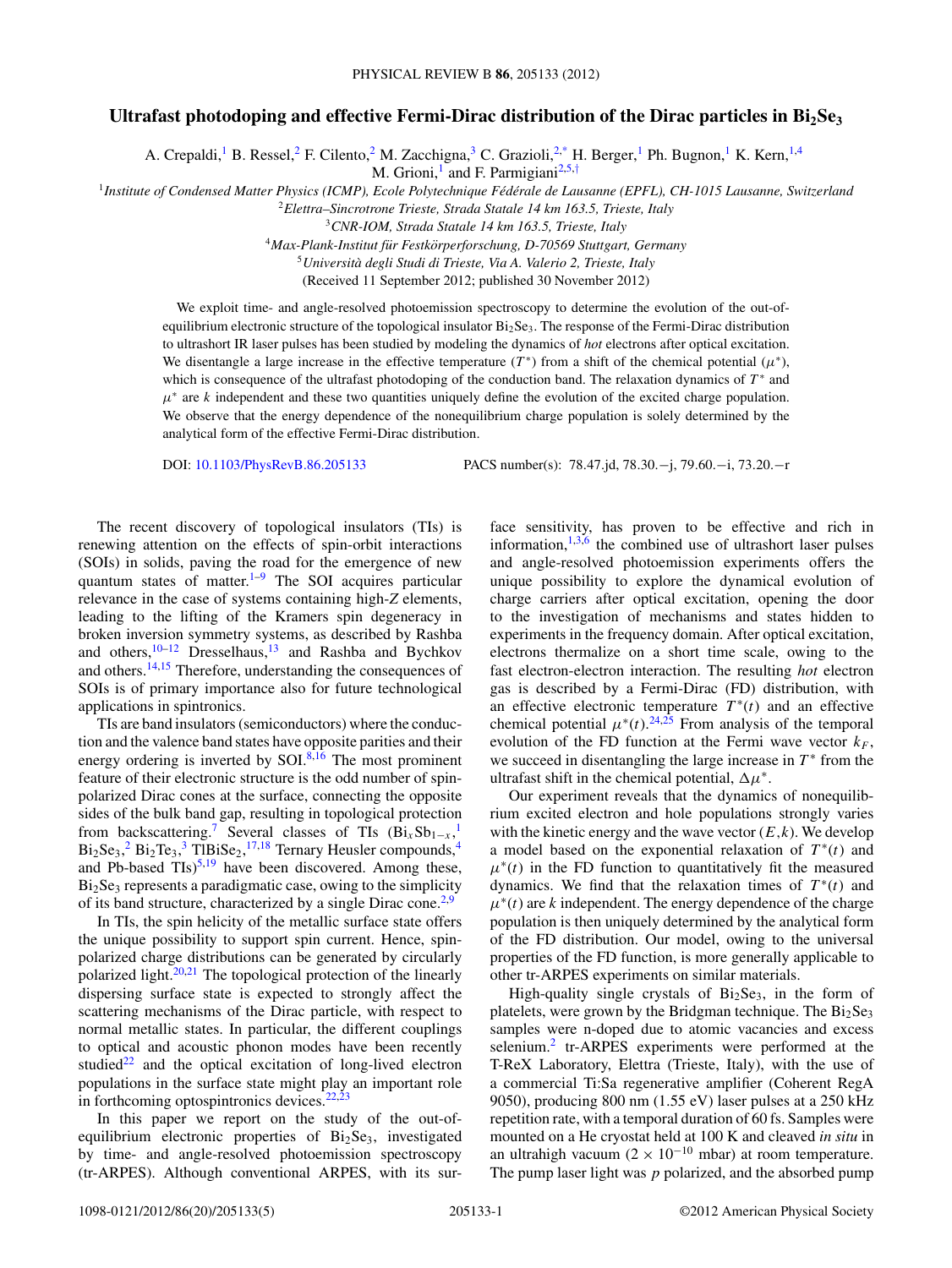<span id="page-1-0"></span>

FIG. 1. (Color online) (a) ARPES band dispersion of  $Bi_2Se_3$  at a negative delay time along the  $\overline{TK}$  high-symmetry direction. (b), (c) Schematic of interband excitation channels between conduction and conduction bands (CB-CB; b) and between valence and conduction bands (VB-CB; c). (d), (e) Pump-probe tr-ARPES signal obtained as the difference between images at positive delays (300 fs and 3.5 ps) and images at a negative delay (−500 fs). Red (blue) represents an increase (decrease) of the spectral weight. (f) Pump-probe difference energy distribution curves at the Fermi wave vector  $k_F = 0.1 \text{ Å}^{-1}$ , taken from (d) and (e). The shift of the chemical potential,  $\Delta \mu^*$ , is experimentally resolved.

fluence was equal to 210  $\mu$ J/cm<sup>2</sup>. The delay between pump and probe was introduced by modifying the optical path of the pump. Electrons were photoemitted by the *s*-polarized fourth harmonic at  $6.2$  eV, obtained by harmonic generation in phasematched BBO crystals. Photoelectrons were analyzed and detected by a SPECS Phoibos 225 hemispherical spectrometer, with energy and angular resolution set, respectively, equal to 10 meV and  $0.3^\circ$ , equivalent to  $0.005 \text{ Å}^{-1}$ . The overall temporal resolution was set to 300 fs, thus preserving the very high energy resolution required by the present experiment.

Figure  $1(a)$  illustrates the band dispersion of  $Bi<sub>2</sub>Se<sub>3</sub>$  at a negative delay time, i.e., before the arrival of the pump pulse  $(-500 \text{ fs})$ , along the  $\overline{K}$  high-symmetry direction. The energy scale reports the measured kinetic energy, since the chemical potential  $\mu$  does not represent a good reference for the energy scale in the present experiment, as discussed in detail in the following. The linearly dispersing topological surface state is clearly resolved. The black arrow points towards its apex, i.e., the Dirac point. The weaker signal within the Dirac cone, at 1.7–1.84 eV, corresponds to the bottom of the conduction band (CB). These observations are consistent with previous ARPES results from conventional UV sources.<sup>2,[6](#page-4-0)</sup>

The intense pump pulses cause charge excitations between the occupied and the unoccupied parts of the CB [Fig.  $1(b)$ ], similarly to what has been observed in metals (CB-CB transitions). $26,27$  In the present case, the photon energy is higher than the band gap and this enables also interband excitations across the gap, from the fully occupied VB to the partially unoccupied CB (VB-CB transitions) [Fig.  $1(c)$ ].

Figures  $1(d)$  and  $1(e)$  show the pump-probe signal obtained as the difference between the ARPES images after and those before the optical perturbation. Red (blue) represents an increase (decrease) in the spectral weight. At a short delay time (+300 fs) a high density of electrons populates the surface state and the CB above the chemical potential.<sup>[28](#page-4-0)</sup> Such electrons result from intra- and interband transitions across the band gap. However, the temporal resolution in this experiment is not sufficient to capture the formation of the nascent nonequilibrium electron distribution, which is expected to thermalize into a hot FD distribution via electron-electron interaction, with a characteristic time shorter than 40 fs. $^{29}$  $^{29}$  $^{29}$ Figure  $1(e)$  illustrates the reduction in the pump-probe signal at longer delay times  $(+3.5 \text{ ps})$ . The density of excited charge carriers is reduced, as normally observed in metals.<sup>26,27</sup>

Despite this similarity, we also observe a deviation from a purely metallic response. This difference is well captured by a close inspection of the pump-probe difference energy distribution curves at the Fermi wave vector  $k_F = 0.1 \text{ Å}^{-1}$  for various delay times.<sup>[28](#page-4-0)</sup> Figure  $1(f)$  shows the two pump-probe difference energy distribution curves at  $+300$  fs and  $+3.5$  ps. We focus our attention on the zero-crossing point, which separates the charge-depletion and the charge-accumulation regions. The zero-crossing point clearly shifts more than 10 meV. We propose that the modification of the zero-crossing energy can be explained by an ultrafast shift of the chemical potential, as recently reported in  $Bi<sub>2</sub>Se<sub>3</sub>$  also by Wang *et al.*<sup>[22](#page-4-0)</sup> We interpret this effect as the consequence of the photodoping resulting from interband excitations across the gap. In the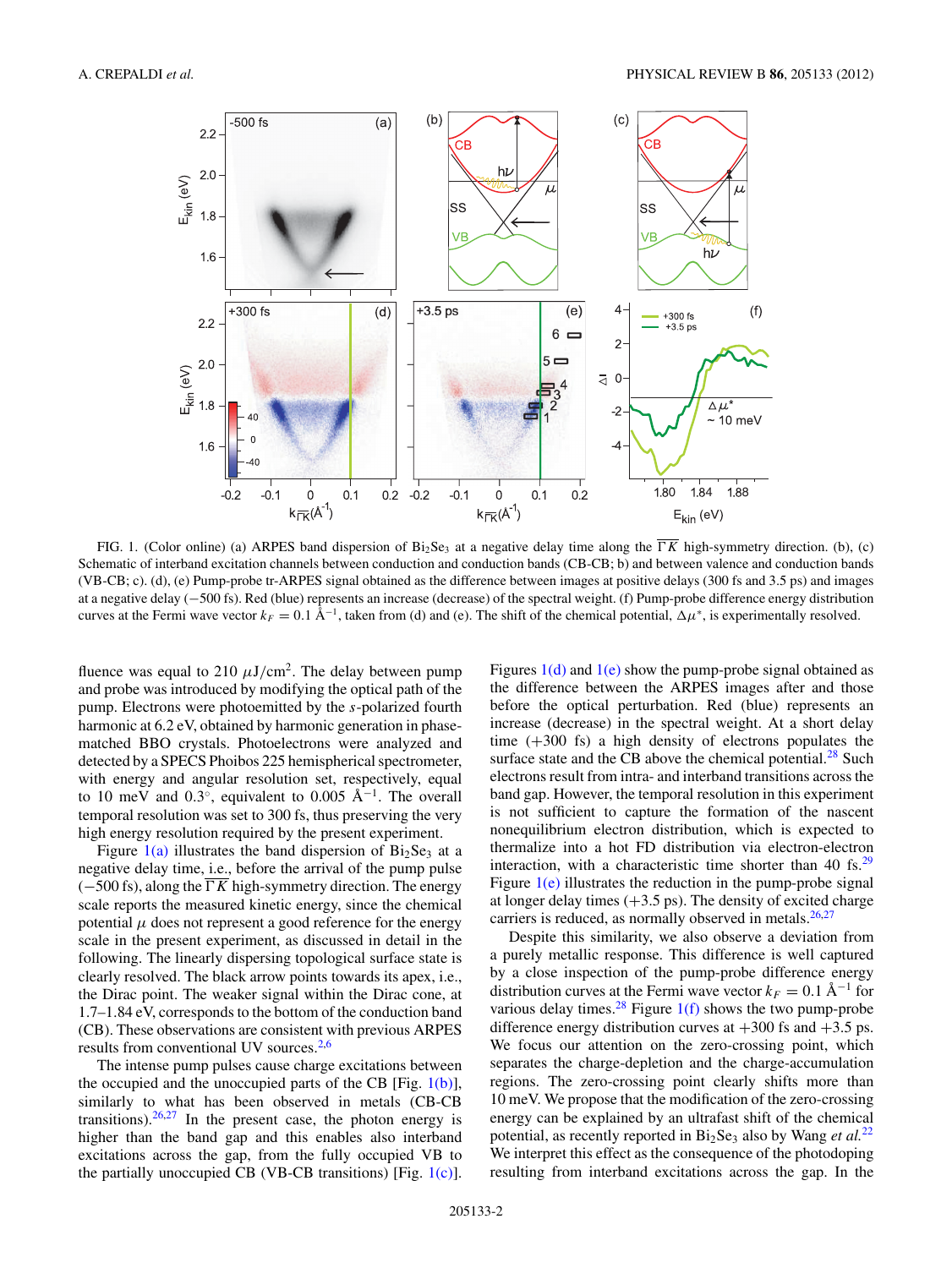<span id="page-2-0"></span>

FIG. 2. (Color online) (a) Energy distribution curves at the Fermi wave vector  $k_F = 0.1 \text{ Å}^{-1}$  at four delay times (-700 fs, +300 fs,  $+3.5$  ps, and  $+7$  ps). The fitting curves, in black lines, contain the FD distribution, multiplied by a Lorentzian which accounts for the surface state peak. (b) Temporal evolution of the effective temperature  $T^*$  and (c) that of the effective chemical potential  $\mu^*$ , as obtained from the fit. A single decay exponential function fits the temporal dynamics well, with characteristic relaxation times equal to  $\tau_T \sim 2.5$  ps and *τμ* ∼ 2*.*7 ps.

case of a nondegenerate semiconductor (i.e.,  $\mu$  lying in the band gap) the optically excited electrons and holes must be considered as separated systems, each with a distinct thermal distribution and with a different chemical potential, depending on the charge density. $30$  The thermalized electron and hole distributions relax towards equilibrium via radiative processes, Auger recombination, or diffusion. A simpler relaxation via diffusion was also proposed for p-doped  $Bi<sub>2</sub>Se<sub>3</sub>.<sup>23</sup>$  $Bi<sub>2</sub>Se<sub>3</sub>.<sup>23</sup>$  $Bi<sub>2</sub>Se<sub>3</sub>.<sup>23</sup>$  The electron-phonon scattering is unsuitable for recombining the excited electrons with holes, because the value of the gap is larger than the highest phonon energy  $(23 \text{ meV})^{23,31}$ Furthermore, for n-doped  $Bi<sub>2</sub>Se<sub>3</sub>$ , the band gap acts as a bottleneck slowing down the relaxation of photoexcited holes at high binding energies (in the VB) and of low-energy holes (in the CB). This results in a transient excess of charge carriers in the CB, which is at the origin of the proposed ultrafast shift of the chemical potential.

The emergence of the ultrafast chemical shift is further supported by a quantitative analysis of the temporal evolution of the FD distribution function at  $k_F$ . Figure  $2(a)$  displays the energy distribution curves at some selected delay times  $(-700 \text{ fs}, +300 \text{ fs}, +3.5 \text{ ps}, \text{ and } +7 \text{ ps})$ . The product of the FD distribution with a Lorentzian, describing the surface state peak, is used as a model function to fit the spectra[.28](#page-4-0) The values of the effective temperature  $T^*$  and of the effective chemical potential  $\mu^*$ , as obtained from the hot FD, are shown as a function of the delay time in Figs.  $2(b)$  and  $2(c)$ , respectively. Their temporal evolution is fitted with a single decay exponential, with a proper rise time (modeled by a step function), convoluted with a Gaussian to account for the temporal resolution. The characteristic relaxation times are  $\tau_T \sim 2.5$ ps and  $\tau_{\mu} \sim 2.7$  ps. The  $T^*$  relaxation is slightly slower than previously reported for p-doped  $Bi<sub>2</sub>Se<sub>3</sub>$  (1.67 ps).<sup>[23](#page-4-0)</sup> This discrepancy might be ascribed to the different doping, but it could also be related to the larger pump fluence used in the present case. The maximum value of  $\Delta \mu^*$  is 12 meV, in agreement with the pump-probe difference energy distribution curve data.

The creation of a long-lived population in the CB has been proposed to be the key mechanism responsible for the slow relaxation time in the TIs  $Bi_2Se_3^{23}$  $Bi_2Se_3^{23}$  $Bi_2Se_3^{23}$  and  $Bi_2Te_3^{32}$  $Bi_2Te_3^{32}$  $Bi_2Te_3^{32}$  In these models, the CB acts as a charge reservoir for the topological surface state at lower binding energies. Such an effect was inferred from the difference in the temporal evolution of the tr-ARPES intensity at different positions in the band structure,  $I(E, k, t)$ . Also in our investigation, the evolution of the surface state population at different binding energies along its linear dispersion shows a peculiar energy-dependent relaxation. However, a detailed analysis of the data suggests a different interpretation.

Figure [3](#page-3-0) displays the  $I(E, k, t)$  signal for six selected  $(E, k)$  positions below and above the chemical potential, as indicated in Fig.  $1(e)$ . We focus on the topological surface state and on the evolution of its out-of-equilibrium population. Similar trends are observed in the CB as well. We average the intensity over a narrow energy window (*<*20 meV), and this provides us with precise information on the *energy-dependent* temporal evolution of the excited electrons. This constitutes an important difference from a previous study on  $Bi<sub>2</sub>Te<sub>3</sub>$ , in which large energy windows were selected, enclosing distinct bands.<sup>32</sup> The dynamics is fast for  $E \gg \mu$  (–6–) and *apparently* slows down when approaching  $\mu$  ( $-4$ –and $-3$ –). The behavior is opposite in sign but symmetric around  $\mu$  (-1–and–2–). A similar observation was reported in previous studies of p-doped  $Bi<sub>2</sub>Se<sub>3</sub>$ , but the dynamics was analyzed only at a qualitative level.[23](#page-4-0) In the following, a simple but effective model is proposed to account for this peculiar energy dependence of  $I(E, k, t)$ . The spectra at the various kinetic energies are fit with the model function  $\zeta(E,t)$ , given by the following relation:

$$
\zeta(E,t) = \int_{-\infty}^{+\infty} \Theta(t'-t_0) \frac{C}{1 + \exp(E - \mu^*(t') / k_B T^*(t'))} \times G(t-t') dt' + \phi.
$$
 (1)

At time *t* the intensity  $\zeta(E,t)$  is the result of the convolution of a Gaussian *G*, describing the temporal resolution, with a FD distribution. The latter is defined by the time-dependent effective temperature  $T^*(t)$  and the effective chemical potential  $\mu^*(t)$ , which relax in time as discussed previously.  $\Theta$  is a step function which accounts for the rise time. The intensity *C* has a weak dependence on the kinetic energy *E*, which we attributed to the matrix element effect. *C* accounts for the variation in sign in the signal between accumulation and depletion, when moving from above to below the chemical potential. Finally, *φ* represents the background. In our model the relaxation time is uniquely determined by  $\tau_T$  and  $\tau_u$ , and the apparent energy dependence is conveyed by the FD distribution. The  $\zeta(E,t)$  function is used to fit all the spectra (from–1–to–6–). The results of the fit are reported as solid (black) lines in Fig. [3,](#page-3-0) showing a remarkably good agreement with the experimental data.

The microscopic description of the temporal evolution of the charge population is complex, since several de-excitation mechanisms must be considered, especially for the recombination of photocarriers across the band gap. Previous tr-ARPES studies on p-doped  $Bi_2Se_3^{23}$  $Bi_2Se_3^{23}$  $Bi_2Se_3^{23}$  and  $Bi_2Te_3^{32}$  $Bi_2Te_3^{32}$  $Bi_2Te_3^{32}$  analyzed in detail the time evolution of the tr-ARPES intensity  $I(E, k, t)$ . In those studies a delay between the dynamics of the surface state and the CB charge carriers was revealed. This delay was interpreted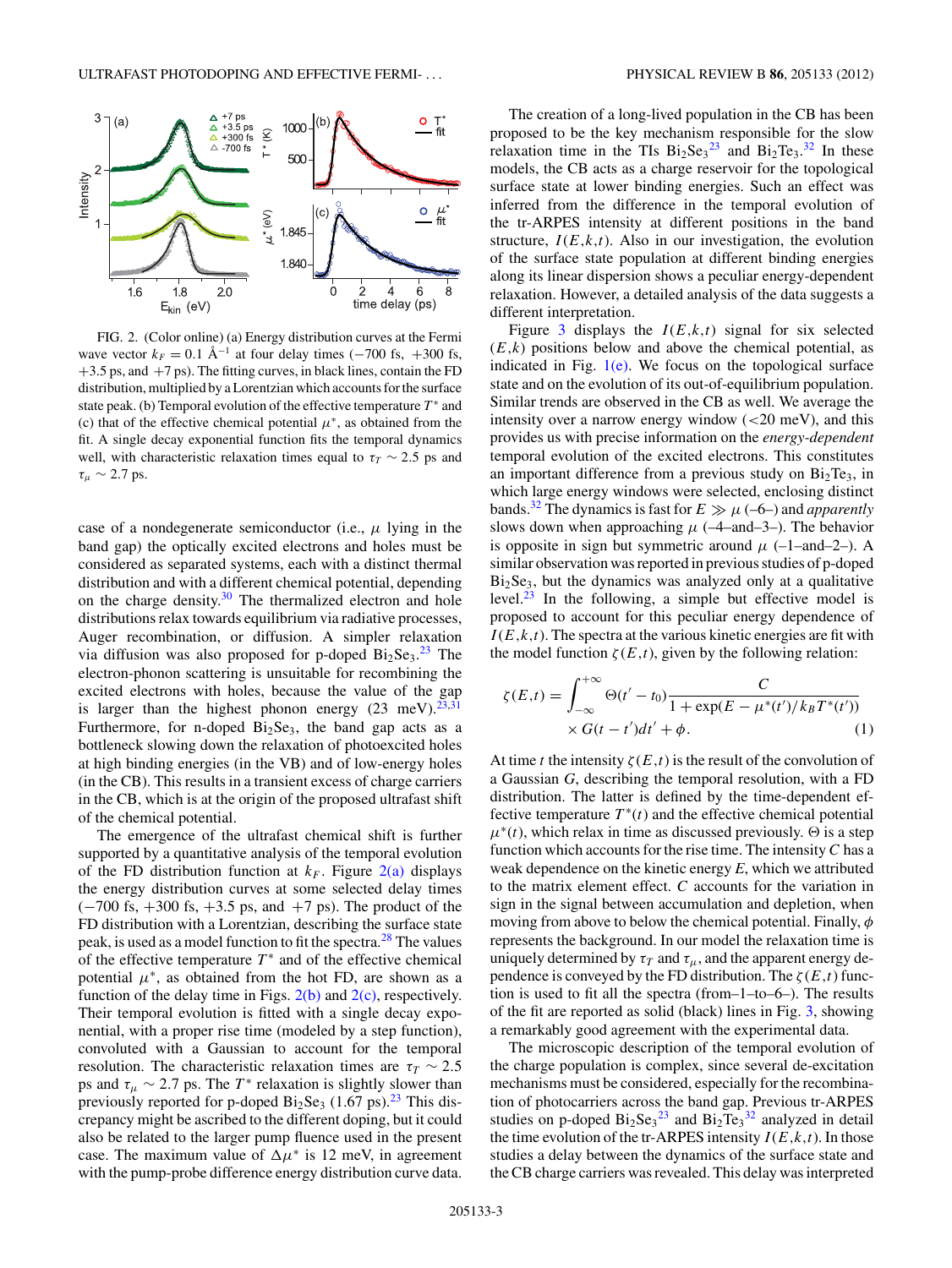<span id="page-3-0"></span>

FIG. 3. (Color online) Ultrafast evolution of the nonequilibrium charge population in the topological surface state at six energies, along its linear dispersion, as indicated in Fig.  $1(e)$ . The results of the fitting routine are displayed as solid (black) lines. The model function results from the intensity of the Fermi-Dirac distribution at that energy at an effective temperature  $T^*$  and with an effective chemical potential  $\mu^*$ , which relax exponentially in time as shown, respectively, in Figs.  $2(b)$  and  $2(c)$ .

as the result of a multistep relaxation process of the electrons excited in upper branches of the CB. Therefore, the CB was proposed to act as a charge reservoir for a long-lived electron population in the Dirac cone. The Fig. 3 data analysis proves that the long-lasting electronic dynamics in the photodoped  $Bi<sub>2</sub>Se<sub>3</sub>$  surface state is governed by the evolution of the FD distribution. Recently, also Wang et *al.* focused their attention on the time evolution of the out-of-equilibrium FD distribution in  $Bi_2Se_3$ .<sup>[22](#page-4-0)</sup> The authors, by studying as a function of the temperature the response of  $Bi<sub>2</sub>Se<sub>3</sub>$  with varied stoichiometries, were able to disentangle the role played by optical and acoustic phonons in the scattering mechanisms between the CB and the surface state. From the evolution of *T* <sup>∗</sup> and  $\mu^*$  they pointed out that at low temperatures the coupling between the bulk and the surface state is suppressed. However, in the present experiment, because of the temperature (100 K), it was not possible to separate acoustic and optical phonon cooling. Nevertheless, the scope of our work is to interpret the temporal evolution of the tr-ARPES intensity  $I(E, k, t)$ . This is properly modeled by a time-dependent effective FD function, uniquely determined by the effective electronic temperature *T*<sup>∗</sup> and the effective chemical potential *μ*<sup>∗</sup>. Moreover, our findings indicate that this pump fluence, and the consequent large increase in the effective electronic temperature, might hinder the formation of light-induced spin currents at the Dirac cone. This suggests that the low-fluence regime must be investigated in detail in order to reveal some of the nontrivial aspects of the carrier dynamics.

In summary, we have investigated in detail the timedependent electronic thermal distribution after optical excitation in  $Bi<sub>2</sub>Se<sub>3</sub>$ . We find that, at all delay times, electrons in the surface states are thermalized. Their distribution can be approximated by an effective FD function whose temperature  $T^*$  and chemical potential  $\mu^*$  relax in time with a decaying exponential behavior. The fast electronic thermalization, below the experimental resolution (300 fs), is ensured by the characteristic time of the electron-electron interaction  $(<$  40 fs).<sup>[29](#page-4-0)</sup> The variation in the effective chemical potential is interpreted as the result of the ultrafast photodoping of the CB, similarly to what was recently reported by Wang et *al.*[22](#page-4-0) The relaxation time of  $T^*$  and  $\mu^*$  are, respectively, equal to  $\tau_T \sim 2.5$  ps and  $\tau_\mu \sim 2.7$  ps. The former is compatible with a mechanism of energy relaxation to the lattice mediated by the electron-phonon interaction. The latter is related to the relaxation of the excess charge in the CB via diffusion.

We propose a model which relies only on the inherent properties of the FD distribution function and, therefore, provides a viable interpretation for the similar energy dependence of the electronic dynamics in a different material<sup>32</sup> and in p-doped  $Bi_2Se_3$ .<sup>[23](#page-4-0)</sup> The effect of topological protection during the relaxation of the Dirac cone charge population may provide the clue for designing new optospintronic devices.<sup>20</sup> Our model paves the way for future investigations of the response of topologically protected versus conventional semiconductors.

We thank C. Tournier-Colletta for clarifying discussions. This work was supported in part by the Italian Ministry of University and Research under Grant Nos. FIRB-RBAP045JF2 and FIRB-RBAP06AWK3 and by the European Community–Research Infrastructure Action under the FP6 "Structuring the European Research Area" program through the Integrated Infrastructure Initiative "Integrating Activity on Synchrotron and Free Electron Laser Science," Contract No. RII3-CT-2004-506008.

\* Present address: University of Nova Gorica, Vipavska 11 c, 5270 Ajdovscina, Slovenia.

<sup>†</sup> Corresponding author: fulvio.parmigiani@elettra.trieste.it

<sup>&</sup>lt;sup>1</sup>D. Hsieh, D. Qian, L. Wray, Y. Xia, Y. S. Hor, R. J. Cava, and M. Z. Hasan, Nature **452**[, 970 \(2008\).](http://dx.doi.org/10.1038/nature06843)

<sup>2</sup>Y. Xia, D. Qian, D. Hsieh, L.Wray, A. Pal, H. Lin, A. Bansil, D. Grauer, Y. S. Hor, R. J. Cava *et al.*, Nat. Phys. **5**[, 398 \(2009\).](http://dx.doi.org/10.1038/nphys1274)

<sup>3</sup>Y. L. Chen, J. G. Analytis, J.-H. Chu, Z. K. Liu, S.-K. Mo, X. L. Qi, H. J. Zhang, D. H. Lu, X. Dai, Z. Fang *et al.*, [Science](http://dx.doi.org/10.1126/science.1173034) **325**, [178 \(2009\).](http://dx.doi.org/10.1126/science.1173034)